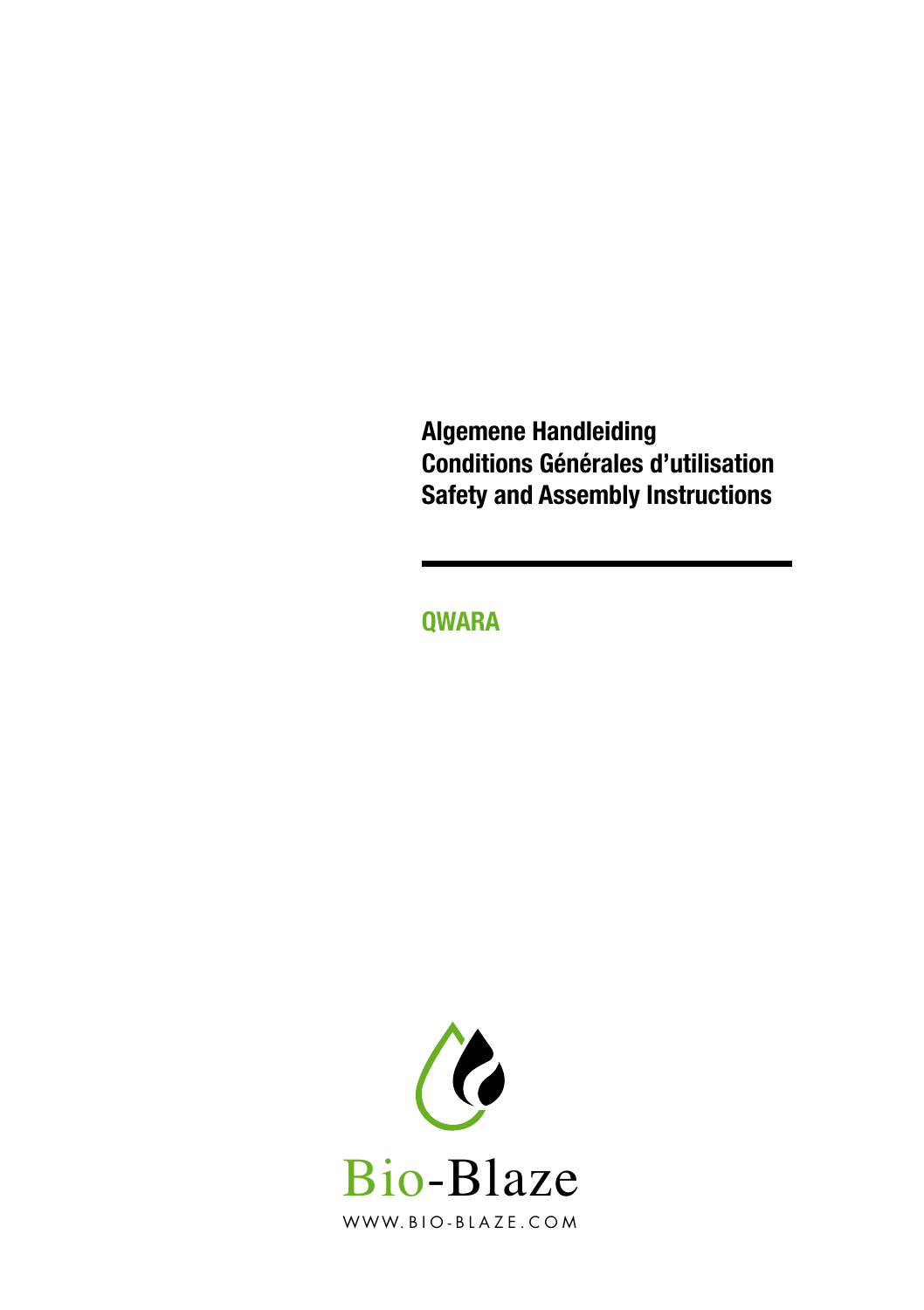## **Technical details**

# **SECURITY AND ASSEMBLY INSTRUCTIONS**

| Product Name                  | Owara                                           |
|-------------------------------|-------------------------------------------------|
| <b>Product Dimensions</b>     | 600 x 600 x 174 mm                              |
| Weight                        | 25 kg                                           |
| Material                      | <b>Power Coated Steel</b>                       |
| Available Colors              | White or Black                                  |
| Burner                        | Max 1.2 L - adjustable flame                    |
| <b>Duration of Combustion</b> | $+/-$ 3 uur - 0.4 l/h                           |
| Heating Capacity              | 2 KW                                            |
| Included                      | Heat resistant glass/ Burner/ Lever/ Hanging    |
|                               | system/Funnel/Stones/Lighter/Manual             |
| Patent & Tested               | Yes                                             |
| Minimum Room surface          | 49 m <sup>3</sup> (roof 2.45 m)                 |
| Advised air exchange          | Every one hour for rooms $< 110$ m <sup>3</sup> |

**Please read carefully the instructions before using a Bio-Blaze® fireplace. The non compliance of the safety rules can cause serious burns, or even a fire.**

**Do not allow children or any other person who has not been instructed to use the Bio Fireplace Bio-Blaze®. The Bio-Blaze® fireplaces can only be used by people of age, who are competent and who have read and understood the security and assembly instructions.**

**Keep children and pets away from the Bio Fireplace. Do not cover the fireplace; do not place any flammable materials or clothing on the fireplace.**

**Do not place the Bio Fireplace underneath or on top of a window sill to avoid drafts.**

**Do not use the Bio Fireplace Bio-Blaze® in caravans, boats, or in vehicles.**

**Do not use the Bio Fireplace Bio-Blaze® in non-ventilated rooms.**

**Never leave the fire unattended.**

**Use the Bio Fireplace Bio-Blaze® in rooms that comply to the below listed specifications (see table installation conditions)**

**We do not recommend placing the Bio Fireplace in a bedroom or a bathroom.** 

**The Bio Fireplace Bio-Blaze® is a decorative fireplace item and not a heating system.**





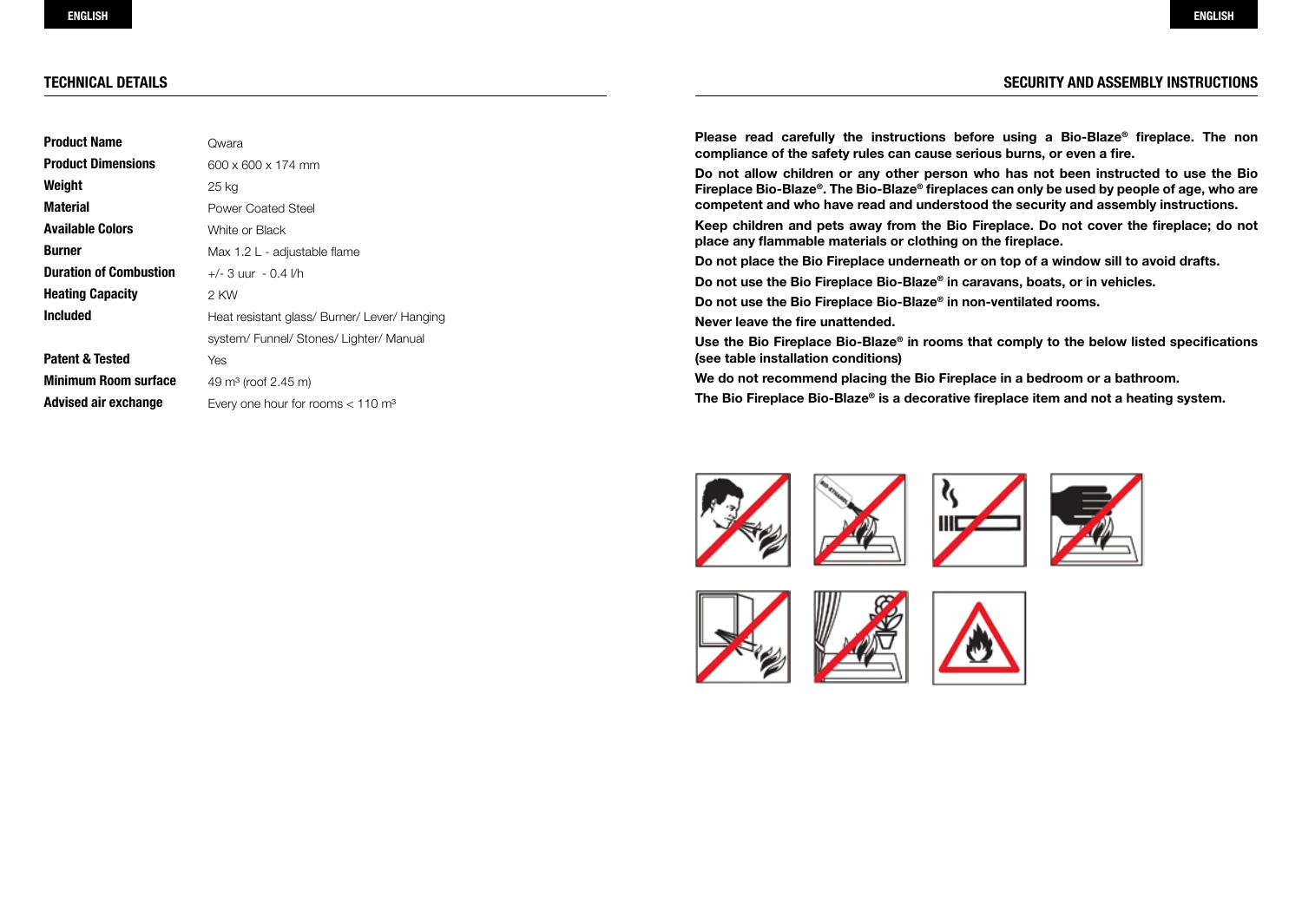# **USING THE BIO FIREPLACE BIO-BLAZE® INSTALLATION**

#### **Step 1**



The hanging system is integrated in the back of the fireplace. First mount the top wall bracket, using good quality plugs and screws that suits your type of wall, then lift the fireplace up ensuring that the rear ledge of the fireplace engages the top wall bracket and is sitting centrally positioned on the bracket.

Ensure that the fireplace is well attached to the wall. The Bio-Blaze® fireplace can only be hung on walls without any flammable materials.

Make sure that there are no electric cables or wiring located behind your fireplace.

Ensure that flammable products (curtains, furniture or other flammable materials) are not nearby the fireplace.

Keep a safety distance of at least 1 meter or 3 foot (on the left-, right- and front side) for objects. Keep a safety distance of at least 1 meter or 3 foot between fireplace and ceiling.





## **Step 4**

Place the burner(s) in the insert/opening. Slide the heat resistant glass in the slots.

Wash the heat resistant stones before using them with water and soap. Let them dry. Now the stones are ready to be used.

If you are using any other type of decorative log set or ceramic stones make sure that they are heat resistant.

Make sure that stones or log sets are not placed in to the flame, the closing and opening space of the burner needs to be clear and accessible.

## **Step 1 - Fuel**



The Bio Fireplace Bio-Blaze® burns exclusively with bio-ethanol liquid. This bio-ethanol requires caution; use only after reading all the security instructions.

#### **Carefully pour in the bio-ethanol into the burner(s). Use the provided. The burner(s) can be filled up to ¾ level.**

Make sure that the liquid does not spilled outside the burner. If it is the case, wait several minutes until it evaporates before lighting it.

**USE ONLY BIO-ETHANOL as of 95%** ethanol, suitable for the fireplace Bio-Blaze®.

Do not use gel or any petrol products: spirits, essence …

Do not mix the bio ethanol with other fuels; the Bio-ethanol is a (highly) inflammable product.

Avoid contact with the eyes and skin.

Do not stock the bio ethanol nearby a Bio Fireplace.

**Do not use the Bio Fireplace Bio-Blaze® and its burner to cook food, to heat water or to grill meat.**

## **Do not use the Bio Fireplace Bio-Blaze® and its burner if flammable gas is in the room.**

Persons who have breathing problems needs to be advised by their doctors before use.

# **Step 2 - Lightning**



To light the fire use a long lighter provided in the kit, or a long match. With a normal lighter, you may risk burning injuries.

Do not place anything on the fire. Logs and stones should be around the flame, not on the flame.

The bio-ethanol should be at room temperature when being used.

#### **Do not smoke while lighting the burners of the Bio Fireplace.**

The burner is made from stainless steel, it will get hot; avoid contact with the stainless steel element.

Never take the burner in your hands while it's burning or if it is hot.

Never put your head above the burner while lighting it.

Never leave the bio-ethanol bottle open next to a fireplace.

Never add bio ethanol while the fireplace is burning.

Never leave the Bio Fireplace without surveillance. Put out the fire in case you would like to leave home or go to bed.

In case of burning injuries, call your nearest doctor or hospital service. Do not apply any treatment on the burn. See a doctor for a treatment.

Respect the law of your city in terms of the fire security. It is not recommended to burn a Bio-Blaze® near a tree or any flammable vegetation.

Never move the fireplace while it is burning.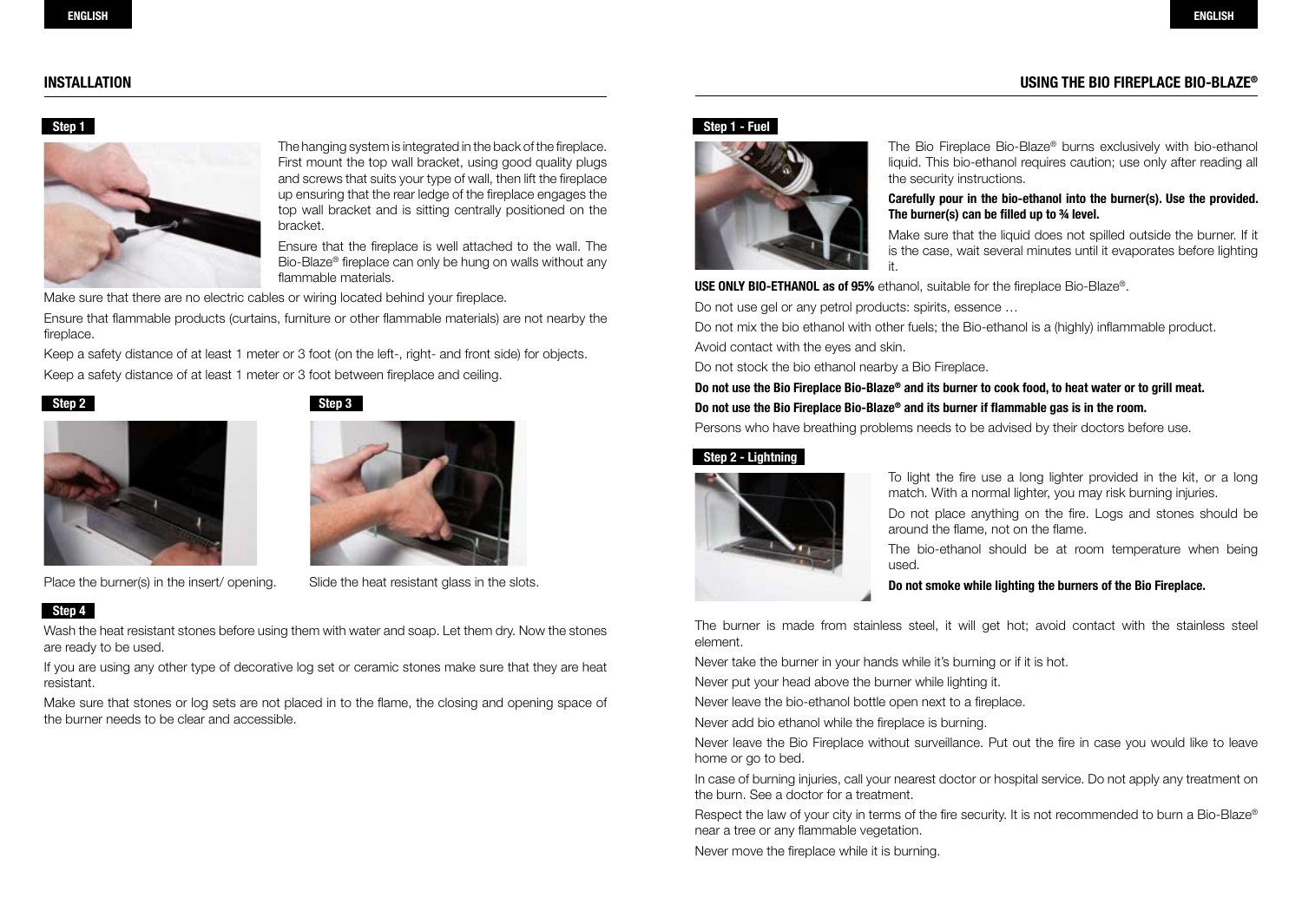# **Données Techniques**

## **Step 3 - Extinguishing the fireplace**



To put out the fire, please use the extinguisher provided in the kit. Never blow out the flame in order to put it out, this will only increase the flame.

# **Step 4 - Refilling and lightning**

Never refill a burning burner.

When the flames are out, you need to wait until the burner is cold (+/- 20minutes). If you decide to extinguish the fire, you need to wait 20 minutes before putting on the flames again.

#### **MAINTENANCE**

You can use a wet cloth to clean the surface of a Bio Fireplace.

The burner can change color because of the heat. The stainless steel will have another appearance after a while. This is normal. A regular maintenance will keep its color. Do not clean with water or put in a dish washer. Just with a little bit of bio ethanol on a paper towel, go across the slot and the surface.

The stones can be cleaned if you wish with a brush and water.

## **WARRANTY**

3 years warranty on the fireplace.

There is no warranty on the accessories such as stones, ceramic wood, funnel and the lighter or if any modification has been done to the Bio-Blaze® product.

No modifications can be made on the product.

Use only genuine replacement parts.

Bio-Blaze® reserves the right to make any technical alterations in order to improve the product and its characteristics/ safety.

| Nom du produit                    | Qwara                                                      |
|-----------------------------------|------------------------------------------------------------|
| Dimensions du produit             | 600 x 600 x 174 mm                                         |
| <b>Poids</b>                      | 25 kg                                                      |
| <b>Matière</b>                    | Metal                                                      |
| <b>Couleurs disponibles</b>       | Blanc ou Noir                                              |
| <b>Brûleurs</b>                   | Max 1.2 L - flamme réglable                                |
| Durée de combustion               | $+/-$ 3 uur - 0.4 l/h                                      |
| Capacité de chauffe               | 2 KW                                                       |
| <b>Inclus</b>                     | Vitre de protection/ Bloc brûleur/ Manette/ Système        |
|                                   | d'accrochage/Entonnoir/Galets/Briquet/Conditions générales |
|                                   | d'utilisation et de sécurité                               |
| <b>Brevets et Testé</b>           | Oui                                                        |
| Surface minimum de la pièce       | $49 \text{ m}^3$ (plafond 2.45 m)                          |
| Renouvellement de l'air conseillé | Toutes les heures pour des pièces $< 110$ m <sup>3</sup>   |
|                                   |                                                            |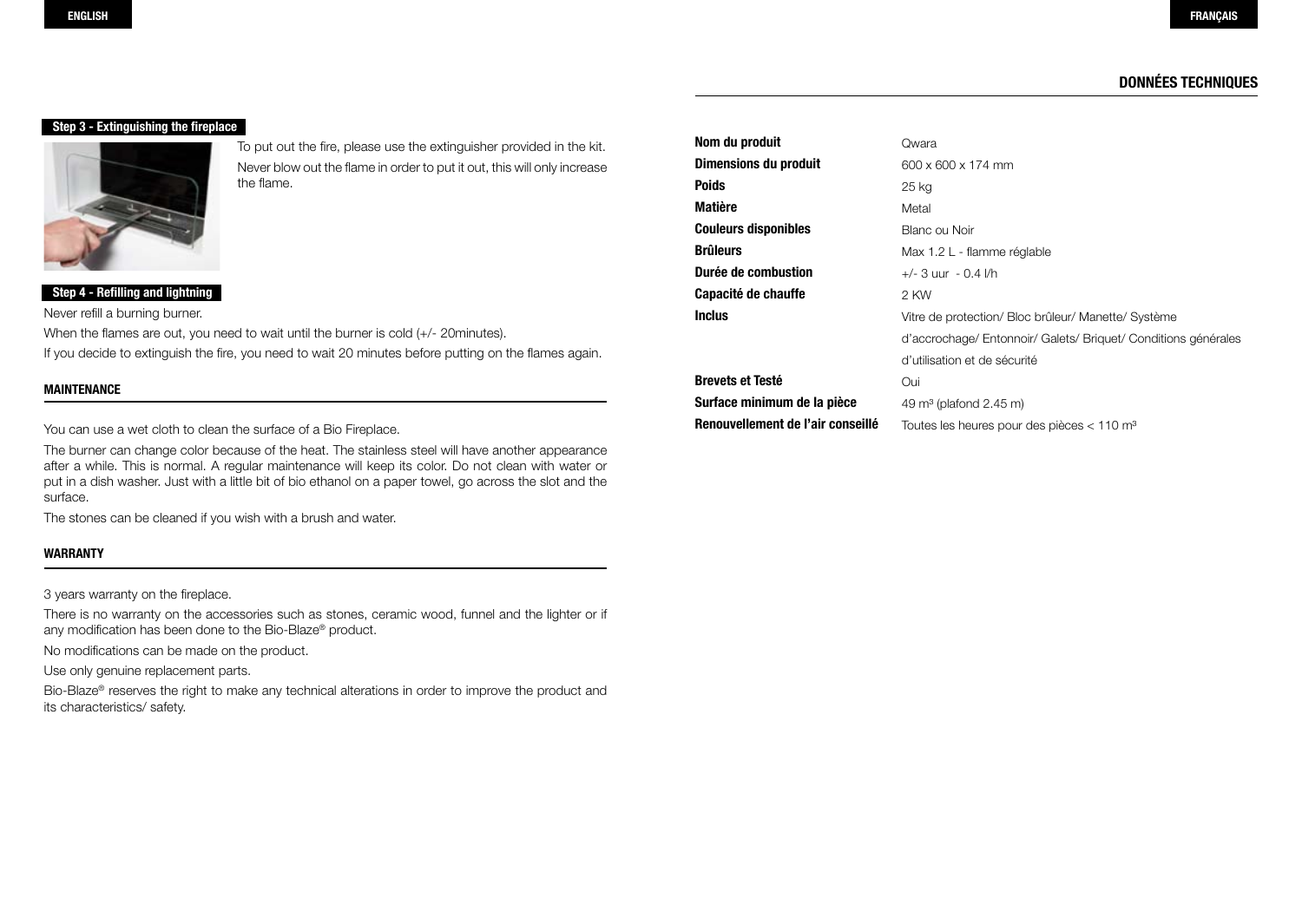**Cheminée Bio-Blaze®. Le non respect des règles élémentaires de sécurité peut provoquer de graves brûlures, voir même un incendie.**

**L'utilisation d'une Bio Cheminée Bio-Blaze® est strictement réservée à des adultes autorisés ayant lu et bien compris les instructions d'installation et d'utilisation.** 

**Gardez les enfants et les animaux de compagnie éloignés de la Bio Cheminée.** 

**Ne pas couvrir la Bio-Cheminée, ne pas déposer des matériaux inflammables ou des tissus sur la Bio Cheminée.** 

**Ne jamais placer la Bio Cheminée à côté de ou en dessous d'un rebord d'une fenêtre afin d'éviter les courants d'air.**

**Ne pas utiliser la Bio Cheminée Bio-Blaze® dans les caravanes, les bateaux et les cabines de véhicules.**

**N'utilisez votre Bio Cheminée Bio-Blaze® que dans des lieux suffisamment aérés (voir tableau : conditions d'installation)**

**Ne jamais laisser le feu sans surveillance. Eteindre le feu si vous devez quitter votre domicile ou aller dormir.**

**Nous déconseillons l'utilisation de la Bio Cheminée Bio-Blaze® dans une chambre à coucher ou une salle de bain.**

**La Bio Cheminée Bio-Blaze® est prévue dans un but décoratif et non pour un usage de chauffage.** 



















Le système d'accrochage est intégré au dos de la Bio Cheminée. Tout d'abord fixer la barre métallique au mur en utilisant les vices et chevilles appropriées à votre mur. Soulevez ensuite la cheminée en veillant à ce que le rebord arrière de la cheminée s'emboîte par le haut et reste en position centrale sur le support mural.

Assurez-vous que le modèle soit bien accroché à votre mur. La Bio cheminée ne doit pas être accrochée sur un mur tapissé, sur une base de bois, vernis, etc.

Assurez-vous qu'aucuns câbles électriques ne se trouvent à l'arrière de votre cheminée.

Assurez-vous que la Bio Cheminée ne soit pas exposée à des fortes secousses et qu'elle ne soit pas à proximité de matériaux inflammables tels que tissus ou objets inflammables.

Gardez une distance de minimum 1 mètre autour de la Bio Cheminée.

Gardez une distance de minimum 1 mètre entre la cheminée et le plafond.

## **Etape 2** Etape 3







Placer le(s) brûleur(s) dans l'insert ou l'encadrement prévu à cet effet.

## **Etape 4**

Lavez les galets avec de l'eau et un peu de produit de nettoyage. Séchez-les bien. Ils sont prêts à être utilisés.

prévu à cet effet.

Si vous optez pour l'utilisation de bûches décoratives en céramique, posez-les autour des parties mobiles du brûleur sans gêner l'utilisation de la manette. En aucun cas, elles ne doivent recouvrir l'ouverture. Les bûches céramiques anti-feu sont à manipuler avec précaution afin de ne pas se briser.

Si vous utilisez d'autres éléments décoratifs, assurez-vous qu'ils soient résistants à la chaleur.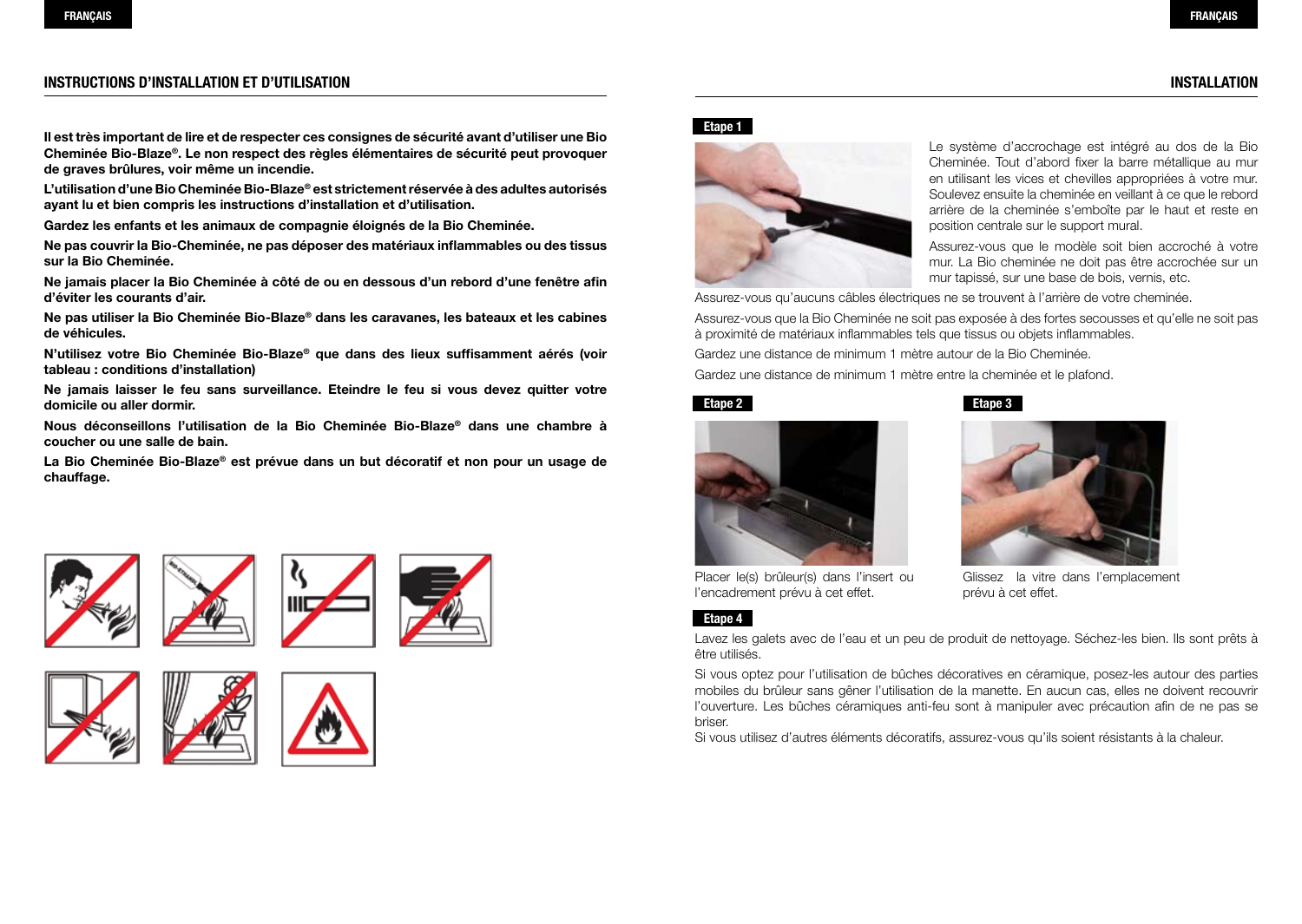# **L'UTILISATION DE LA BIO CHEMINÉE BIO-BLAZE®**

# **Etape 1 - Combustible**



**La Bio Cheminée Bio-Blaze® fonctionne uniquement avec du Bioéthanol liquide**. Le bioéthanol requiert un certain nombre de précaution et le respect des normes de sécurité.

Le bioéthanol doit être versé avec précaution dans les brûleurs. Utilisez l'entonnoir fourni à cet usage. **Les brûleurs peuvent être remplis au ¾.**

Assurez-vous de ne pas renverser du bioéthanol en dehors des brûleurs. Si c'est le cas, attendez quelques minutes que le liquide s'évapore avant l'allumage.

**UTILISER SEULEMENT DU BIOETHANOL de minimum 95%** éthanol destiné aux cheminées décoratives.

Ne pas utiliser de gel ou autres produits pétroliers tels que : essence, gazole, white spirit, essence de térébenthine, etc. Les dégagements de ces produits peuvent être toxiques et ne conviennent pas aux Bio Cheminées. De plus la garantie ne sera plus d'application.

**Ne pas mélanger le bioéthanol avec d'autres produits pétroliers. Le bioéthanol est un produit inflammable.**

Eviter tout contact avec la peau ou les yeux.

**Ne pas stocker de bioéthanol à proximité de la Bio Cheminée Bio-Blaze®.** Ne jamais évacuer le carburant dans les conduites d'eau ni dans la nature.

**Ne pas utiliser la Bio Cheminée Bio-Blaze® et son brûleur pour cuire des aliments, faire chauffer de l'eau, grillée de la viande.**

**Ne pas utiliser la Bio Cheminée Bio-Blaze® et son brûleur si des gaz inflammables se trouvent dans la pièce.**

Les personnes présentant des problèmes respiratoires doivent consulter un médecin avant toute utilisation.

#### **Etape 2 - Allumage**



L'allumage doit se faire avec un long briquet ou une longue allumette. Avec un briquet normal, il y a risque de brûlure.

Ne poser aucun objet sur la flamme. Les galets et bûches en céramique doivent être déposés autour de la flamme.

Le bioéthanol doit être a température ambiante avant l'utilisation; Ne pas fumer pendant l'allumage de la Bio-Cheminée.

Le brûleur étant en acier inoxydable, il deviendra très chaud lors de l'utilisation. Evitez de toucher le brûleur lors de la combustion.

Ne jamais prendre le brûleur en main pendant la combustion ou quand il est encore chaud. Ne jamais mettre votre tête au dessus du brûleur lors de l'allumage. Ne jamais laisser la bouteille de bioéthanol ouverte ou fermée à côté de la cheminée.

## **Ne jamais remplir les brûleurs pendant la combustion. Ne jamais laisser le feu sans surveillance. Eteindre le feu si vous devez quitter votre domicile ou si vous allez dormir.**

En cas de brûlure faites appel au service hospitalier le plus proche. N'appliquez aucun corps gras sur la brûlure. Consultez un médecin dès le moindre doute sur la gravité d'une brûlure.

Respectez les arrêtés municipaux et préfectoraux en matière de feux. Il est interdit de faire des feux à proximité d'arbres résineux et plus généralement en forêt en période estivale.

Ne jamais déplacer la bio-cheminée pendant la combustion.

#### **Etape 3 - Eteindre la Bio Cheminée**



Pour éteindre la flamme, veuillez utiliser l'éteignoir ou la trappe pour fermer l'ouverture du brûleur.

Ne jamais souffler sur les flammes dans le but de les éteindre, cela ne ferait que les accroître.

## **Etape 4 - Recharge et allumage**

Ne jamais remplir un brûleur en combustion ou encore chaud.

Quand le bioéthanol est consumé, **attendez le refroidissement du brûleur (20 minutes)** avant de rajouter du bioéthanol et de rallumer la flamme.

Après une combustion, s'il reste du bioéthanol dans la cuve, veuillez attendre 15 minutes avant de rallumer.

#### **MAINTENANCE**

Avec un chiffon humide. Le brûleur étant sujet à des modifications de température et en permanence en contact de la flamme, l'acier inoxydable du brûleur peut changer d'apparence après un certain temps. Ceci est parfaitement normal. Un noircissement est possible autour de la fente. Un nettoyage régulier permet d'atténuer les modifications de couleurs. Ne jamais laver l'intérieur du bloc brûleur à l'eau ou avec un détergeant. Ne pas mettre dans une machine à laver.

En cas de noircissement des galets et des bûches en céramique, vous pouvez les rincer à l'eau et les frotter à l'aide d'une brosse.

Le corps des Bio Cheminées Bio-Blaze® se nettoient à l'aide d'un chiffon doux, à l'eau ou avec un nettoyant pour vitre largement dilué.

## **garantie**

3 ans de garantie pour les Bio Cheminée.

La garantie de ne s'applique pas aux accessoires (galets, entonnoir, briquet, bûches en céramique) ou si une modification a été apporté au produit de Bio-Blaze®.

Aucune modification n'est autorisée sur le produit.

Utilisez uniquement les pièces de rechange originales.

Bio-Blaze se réserve le droit d'apporter des modifications techniques afin d'améliorer le produit et ses caractéristiques ainsi que sa sécurité.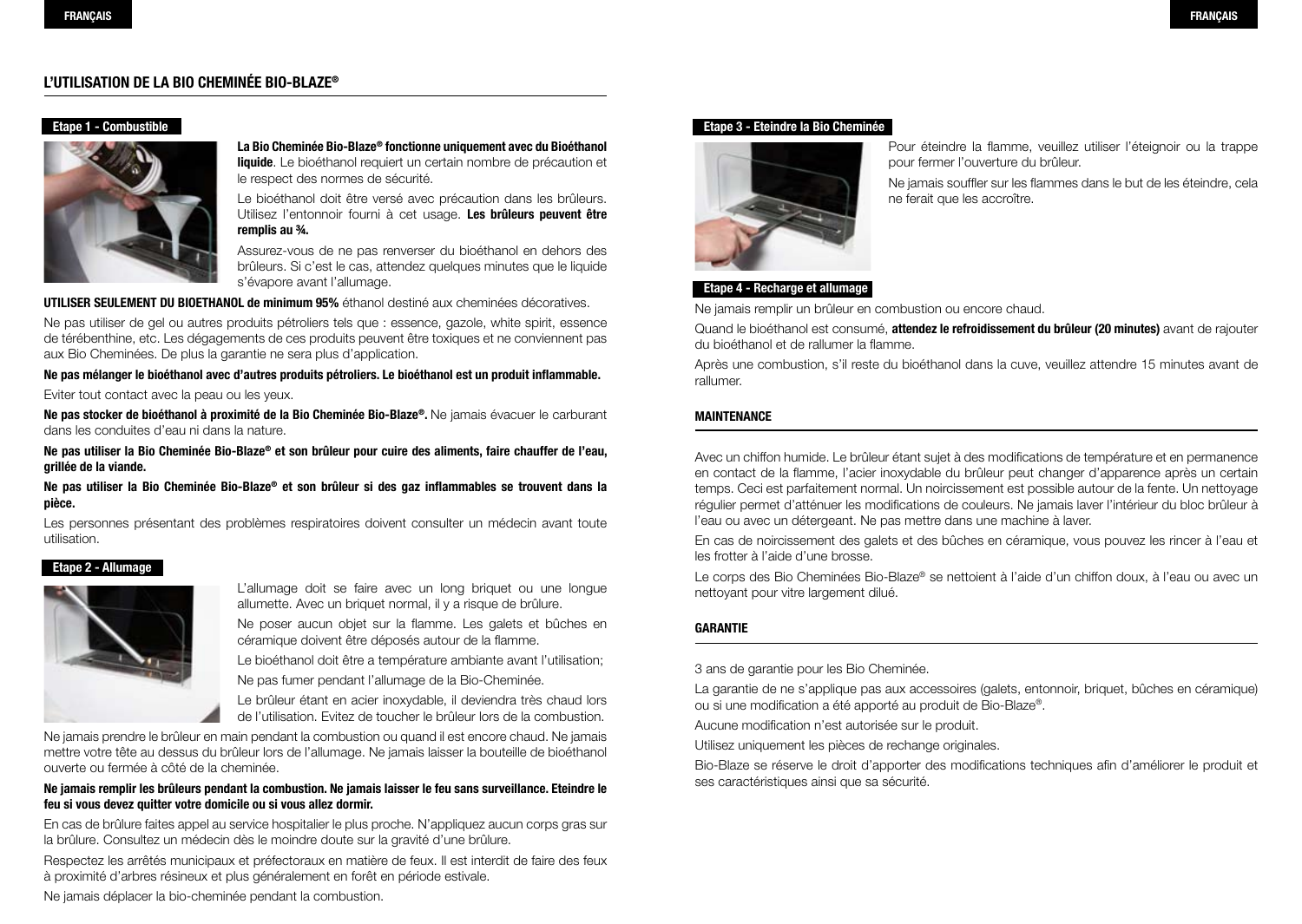# **Technische Gegevens**

| <b>Product Naam</b>        | Qwara                                                        |
|----------------------------|--------------------------------------------------------------|
| Afmetingen                 | 600 x 500 x 200 mm                                           |
| Gewicht                    | 22 kg                                                        |
| <b>Materiaal</b>           | Staal                                                        |
| <b>Beschikbare kleuren</b> | Wit of Zwart                                                 |
| <b>Branders</b>            | Max 1.2 L - Regelbare vlam                                   |
| Autonomie                  | $+/-$ 3 uur - 0.4 l/u                                        |
| Verwarming                 | 2 KW                                                         |
| <b>Inclusief</b>           | Hittebestendigglas/Bloc brander/Hendel om bloc te            |
|                            | sluiten / Montage materiaal, Trechter/ Witte hittebestendige |
|                            | keien/ Aansteker/ Algemene gebruiksaanwijzing                |
| Patent & getest            | Ja                                                           |
| Minimum oppervlakte        | 49 $\text{m}^3$ (roof 2.45 m)                                |
| gebruiksruimte             |                                                              |
| Verandering van lucht      | Elke uur voor ruimte $< 110$ m <sup>3</sup>                  |

# **VEILIGHEIDSMAATREGELEN EN MONTAGEVOORVOORSCHRIFTEN**

**Het is zeer belangrijk om deze veiligheidsvoorschriften te lezen en te respecteren vooraleer u een brander of sfeerhaard van Bio-Blaze® op bio-ethanol gebruikt. Zoals bij elk toestel wat vuur produceert, zijn aan sfeerhaarden risico's verbonden. Het niet naleven van de veiligheidsvoorschriften kan ernstige brandwonden of zelfs brand veroorzaken.**

**Niet toegestaan voor kinderen en/of personen die niet op de hoogte zijn van deze veiligheidsvoorschriften voor sfeerhaarden en branders van Bio-Blaze®. Bio-Blaze® branders of sfeerhaarden kunnen enkel gebruikt worden door volwassenen die deze veiligheidsvoorschriften strikt naleven.**

**Houd kinderen en huisdieren uit de buurt van sfeerhaarden en branders. Bedek nooit een sfeerhaard of brander; installeer de Bio-Blaze® haard niet vlakbij brandbare producten zoals gordijnen, stoffen, brandbare meubels, enz.**

**Gebruik nooit een Bio-Blaze® brander of sfeerhaard in een woonwagen, boot of voertuig.**

**Gebruik de Bio-Blaze® brander of sfeerhaard altijd in een voldoende verluchte ruimte. Personen met ademhalingsproblemen consulteren best hun arts alvorens de haard te gebruiken.**

**Laat nooit een brander of sfeerhaard onbeheerd.**

**Gebruik de Bio-Blaze haard enkel in ruimtes dien voldoen aan de minimum vereiste oppervlakte (zie technische details)**

**Wij raden het af een brander of sfeerhaard te plaatsen in een slaapkamer of badkamer.**

**De Bio-Blaze® branders en sfeerhaarden zijn bedoeld voor decoratieve doeleinden en niet als een warmtebron.**















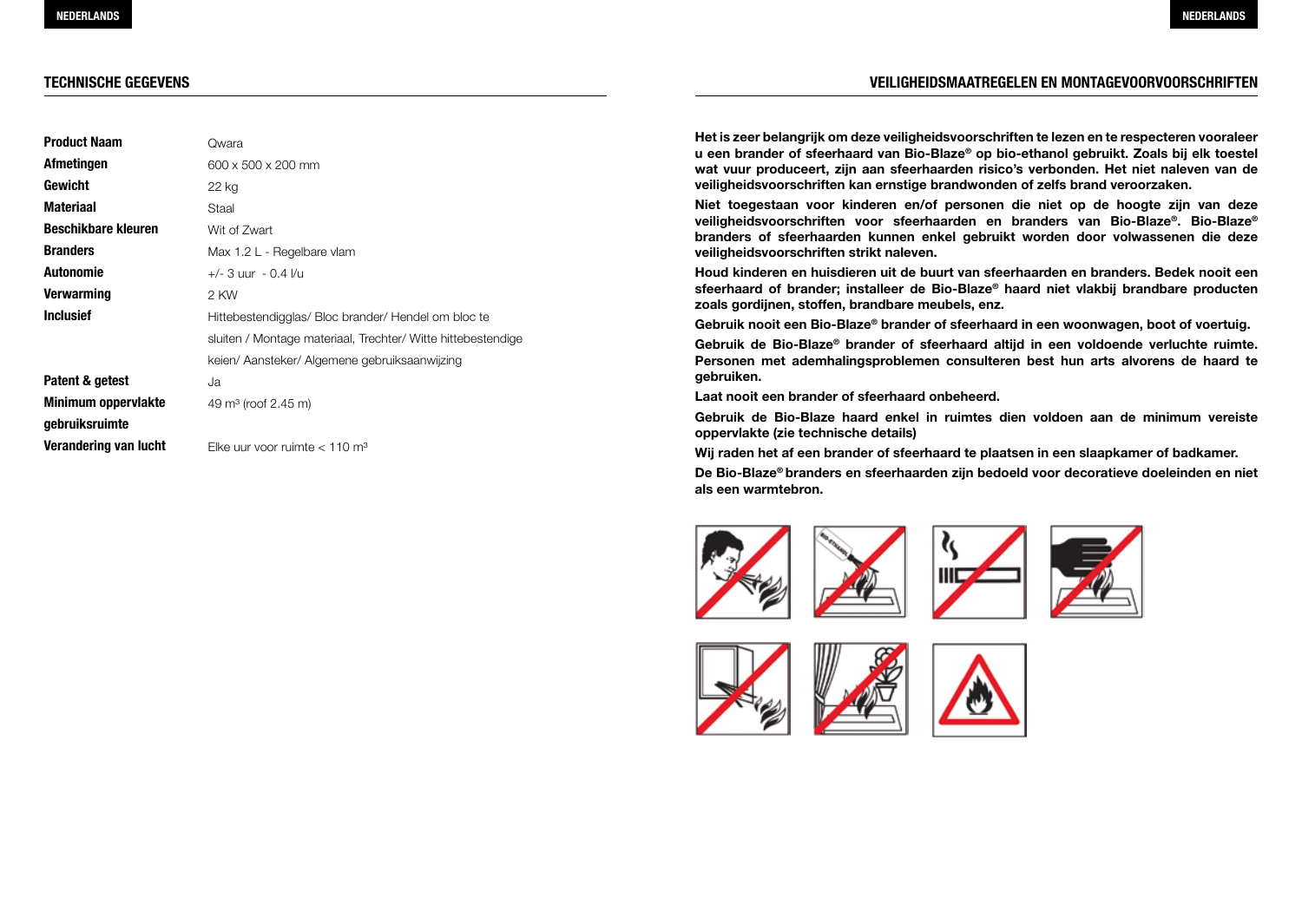# **Gebruik van de Bio-Blaze® INSTALLATION sfeerhaarden**

#### **Stap 1**



Het ophangsysteem is hier geïntegreerd aan de achterkant van de haard. Bevestig eerst de ophang beugel tegen de muur gebruik makende van een goede kwaliteit pluggen en schroeven die geschikt zijn voor uw type muur.

Haak vervolgens de achterwand van haard met het voorziene profiel over de ophangbeugel en vergewis u ervan dat deze goed bevestigd is.

Vergewis u ervan dat de haard stevig aan de muur opgehangen is. De Bio-Blaze® sfeerhaarden kunnen enkel

opgehangen worden aan muren bestaande uit niet-ontvlambaar materiaal. Let er ook op dat er zich zeker geen elektrische kabels achter, of in de nabijheid van de haard bevinden.

Zorg dat de haard niet vlakbij brandbare producten zoals gordijnen, stoffen, brandbare meubelen, enz. geplaatst wordt.

Hou een veiligheidsafstand van tenminste 1 meter van objecten.

Hou een afstand van tenminste 1 meter of 3 ft tussen de haard en het plafond.





Plaats de brander in de daartoe bestemde opening.



Schuif het hittebestendig glas in de daartoe voorziene openingen.

## **Stap 4**

Was de hittebestendige stenen met water en zeep alvorens ze te gebruiken. Laat ze drogen. Vervolgens zijn de stenen gebruiksklaar.

Indien U een ander type decoratie- houtset of stenen gebruikt, zorg ervoor dat deze hittebestendig zijn zonder de werking en het gebruik van de brander te hinderen.

Leg nooit de stenen of houtset in de vlam of op de vlamopening van de branders, deze moeten klaar en toegankelijk blijven. Het keramisch hout dient met voorzichtigheid gehanteerd te worden om risico op breken te vermijden.

#### **Stap 1 - Brandstof**



**Voor uw comfort en veiligheid, is het belangrijk om enkel en alleen geschikte bio-ethanol te gebruiken en bij voorkeur van** Bio-Blaze® daar deze een specifieke distillatie ondergaan heeft, en noch rook noch geur vrijmaakt (enkel waterstof en CO<sup>2</sup>). Gebruik in geen geval aardolie -producten (of andere brandbare producten), bestemd voor een ander gebruik zoals benzine, stookolie, white spirit, terpentijnolie,enz. **Deze bio-ethanol vraagt voorzichtigheid; alleen te gebruiken na de veiligheidsmaatregelen te hebben gelezen. Giet zorgvuldig de bio-ethanol in de brander(s). Gebruik de bijgeleverde** 

#### **trechter hiervoor. De brander(s) mogen tot ¾ gevuld worden.**

Let erop dat u geen bio-ethanol morst rond de branders. Mocht het toch gebeuren, wacht dan enkele minuten tot het product is verdampt alvorens de bio-ethanol te ontsteken.

**GEBRUIK ENKEL BIO-ETHANOL met een zuiverheid van tenminste 95%** ethanol, geschikt voor Bio-Blaze® sfeerhaarden.

Meng nooit het product met een ander soort brandstof; bio- ethanol is een ontvlambaar product. Vermijd contact met ogen of/en huid.

#### **Stockeer bio- ethanol nooit naast een Bio sfeerhaard.**

**Gebruik de Bio-Blaze® modellen en branders nooit om voedingsmiddelen te bereiden, water te koken of vlees te grillen.**

**Gebruik de Bio-Blaze® modellen en branders nooit in een ruimte waar ook brandbare gassen worden gebruikt of gestockeerd.**

Personen met ademhalingsproblemen dienen best hun arts te raadplegen alvorens de haard te gebruiken.

#### **Stap 2 - Het aansteken**



Om het vuur aan te steken, gelieve de bijgeleverde aansteker te gebruiken of een lange lucifer. Met een gewone aansteker, riskeert u brandwonden.

Geen voorwerpen plaatsen op het vuur. Decoratie- houtsets en stenen moeten rond het vuur gelegd worden en niet in de vlam of vlam- opening.

De bio-ethanol wordt het best op kamertemperatuur gebruikt.

Rook zeker niet terwijl u de branders vult en/of laat ontvlammen.

De branders zijn gemaakt van roestvrij staal, vermijd contact met deze als ze warm zijn.

Neem nooit de brander vast als deze brand of korte tijd geleden gebrand heeft. Houdt nooit uw gezicht boven de branders als u deze aansteekt. Laat nooit een fles bio ethanol in zowel open als gesloten toestand in de buurt van uw brander staan.

## **Er mag nooit brandstof toegevoegd worden terwijl de branders in gebruik zijn, of wanneer deze nog warm zijn. Laat nooit het vuur branden terwijl u weg bent. Doof het vuur als u de woning verlaat of gaat slapen.**

In geval u toch een brandwond zou oplopen, neem dan contact op met de dichtstbijzijnde spoeddienst of arts. Bedek de brandwonde in ieder geval nooit met olie of ander vet. Raadpleeg een arts indien u twijfelt over de ernst van de brandwonde.